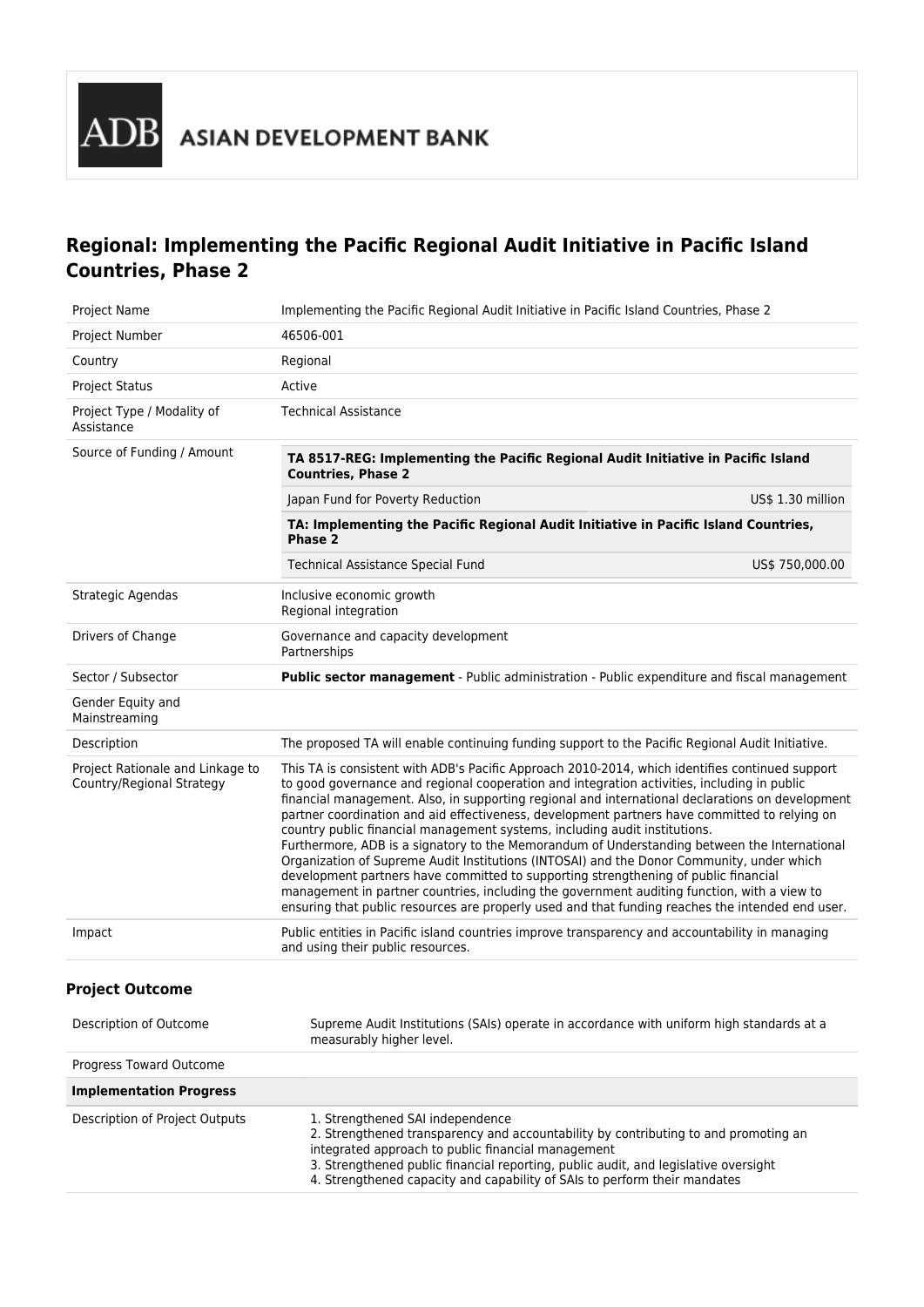| <b>Status of Implementation Progress</b><br>(Outputs, Activities, and Issues) | Consultants with skills in peformance auditing, the provision of legal and governance<br>support, and communications, have been engaged to support PASAI in the delivery of its<br>activities.<br>In addition, the Subregional Audit Support Program (Round 4) covering Solomon Islands,<br>Kiribati, and Tuvalu, has been completed. Round 5 of the SAS program completed, SAS post<br>implementation committee meeting held 9-10 February 2016. A systems analyst was<br>engaged to improve PASAI's interactive website and repository of SAI documents. Work<br>completed.<br>Extension of closing date to 30 June 2017 has been approved. |
|-------------------------------------------------------------------------------|-----------------------------------------------------------------------------------------------------------------------------------------------------------------------------------------------------------------------------------------------------------------------------------------------------------------------------------------------------------------------------------------------------------------------------------------------------------------------------------------------------------------------------------------------------------------------------------------------------------------------------------------------|
| Geographical Location                                                         |                                                                                                                                                                                                                                                                                                                                                                                                                                                                                                                                                                                                                                               |

# **Summary of Environmental and Social Aspects**

| <b>Environmental Aspects</b>  |                                                                                                                                                                                                                       |
|-------------------------------|-----------------------------------------------------------------------------------------------------------------------------------------------------------------------------------------------------------------------|
| Involuntary Resettlement      |                                                                                                                                                                                                                       |
| Indigenous Peoples            |                                                                                                                                                                                                                       |
|                               | <b>Stakeholder Communication, Participation, and Consultation</b>                                                                                                                                                     |
| During Project Design         | The PRAI design was developed by the Pacific Association of Supreme Audit Institutions, with support<br>from ADB and Australia, under the coordination of the Pacific Islands Forum Secretariat.                      |
| During Project Implementation | ADB, Australia, the International Organization of Supreme Audit Institutions (INTOSAI) Development<br>Initiative, New Zealand, and the World Bank, are supporting the implementation and delivery of PRAI<br>outputs. |

# **Business Opportunities**

| Consulting<br>Services | The TA will require international consultants (estimated 30 person-months of inputs) and national consultants<br>(estimated 24 person-months of inputs) with skills and expertise in public auditing, performance auditing, legal<br>and governance support, capacity development, and TA administration. All consultants will be engaged on an<br>individual basis. The consultants will be engaged by ADB in accordance with ADB's Guidelines on the Use of<br>Consultants (2013, as amended from time to time). TA activities will be implemented over 30 months, from 1<br>January 2014 to 30 June 2016. |
|------------------------|--------------------------------------------------------------------------------------------------------------------------------------------------------------------------------------------------------------------------------------------------------------------------------------------------------------------------------------------------------------------------------------------------------------------------------------------------------------------------------------------------------------------------------------------------------------------------------------------------------------|
| Procurement            | Disbursements under the TA will be made in accordance with ADB's Technical Assistance Disbursement Handbook<br>(2010, as amended from time to time). The equipment will be purchased in accordance with ADB's Procurement<br>Guidelines (2013, as amended from time to time).                                                                                                                                                                                                                                                                                                                                |

## **Responsible Staff**

| Responsible ADB Officer    | Asistin, Flordeliza R.                                                        |
|----------------------------|-------------------------------------------------------------------------------|
| Responsible ADB Department | Pacific Department                                                            |
| Responsible ADB Division   | Urban, Social Development & Public Management Division, PARD                  |
| <b>Executing Agencies</b>  | Asian Development Bank<br>6 ADB Avenue.<br>Mandaluyong City 1550, Philippines |

#### **Timetable**

| Concept Clearance          | 22 Apr 2013 |
|----------------------------|-------------|
| Fact Finding               | ۰           |
| MRM                        | -           |
| Approval                   | 25 Nov 2013 |
| <b>Last Review Mission</b> | -           |
| Last PDS Update            | 23 Mar 2017 |

### **TA 8517-REG**

| <b>Milestones</b> |                     |                         |                 |                |               |
|-------------------|---------------------|-------------------------|-----------------|----------------|---------------|
| Approval          | <b>Signing Date</b> | <b>Effectivity Date</b> | <b>Closing</b>  |                |               |
|                   |                     |                         | <b>Original</b> | <b>Revised</b> | <b>Actual</b> |